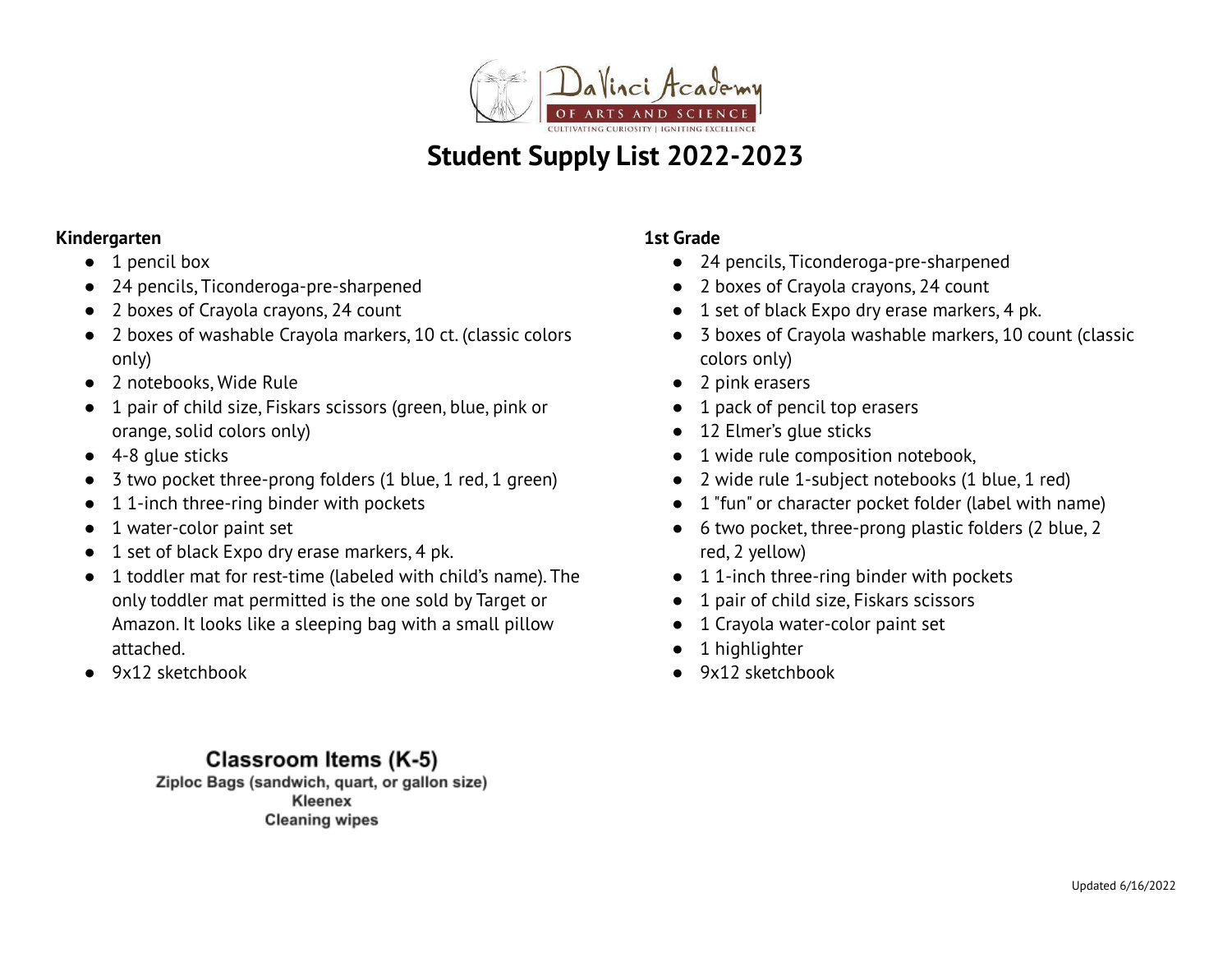

## **2nd Grade**

- 1 pencil box
- 24 pencils, Ticonderoga pre-sharpen.
- 1 box of colored Crayola pencils, 24 count
- 1 set of black or blue fine tip Expo dry erase markers, 4 pack
- 1 set of black or blue chisel tip Expo dry erase markers, 4 pack
- 2 boxes of Crayola crayons, 24 count
- 2 boxes of washable Crayola markers, 10 count
- 4 wide ruled notebooks (1 blue, 1 red, 1 yellow and 1 green)
- 1 pocket folder, "fun" or design (label with name)
- 4 plastic pocket folder (1 blue, 1 red, 1 yellow, 1 green)
- 1 pair of child size, Fiskars scissors
- 8 Elmer's glue sticks
- 1 bottle of Elmer's white glue
- $\bullet$  1 1/2-inch three-ring binder with pockets
- 1 pair of headphones- labeled with child's name (no earbuds)
- 1 can of playdoh
- 1 Crayola water-color paint set
- 1 handheld pencil sharpener
- 9x12 sketchbook

## **3rd Grade**

- 1 pencil box
- 24 pencils, Ticonderoga-pre-sharpened
- 2 erasers (white hi-polymer erasers)
- 1 pack of fine tip Expo dry erase markers, 4 pack
- 1 box of washable Crayola markers, 10 count
- 1 box of colored Crayola pencils, 24 count
- 1 pair of child size, Fiskars scissors
- 4 Elmer's glue sticks
- 3 wide ruled notebooks (1 yellow, 1 green, 1 blue)
- 1 composition notebook
- 2 two pocket three-prong folders, 1 blue (Science/Social Studies) , 1 yellow (Language Arts/writing)
- 1 "fun" or character pocket folder
- 1 pack of Post-its, 3x3
- 1 pack of highlighters, 4 pack
- 1 set of headphones (no earbuds), labeled with child's name
- 9x12 sketchbook

## Classroom Items (K-5)

Ziploc Bags (sandwich, quart, or gallon size) Kleenex **Cleaning wipes**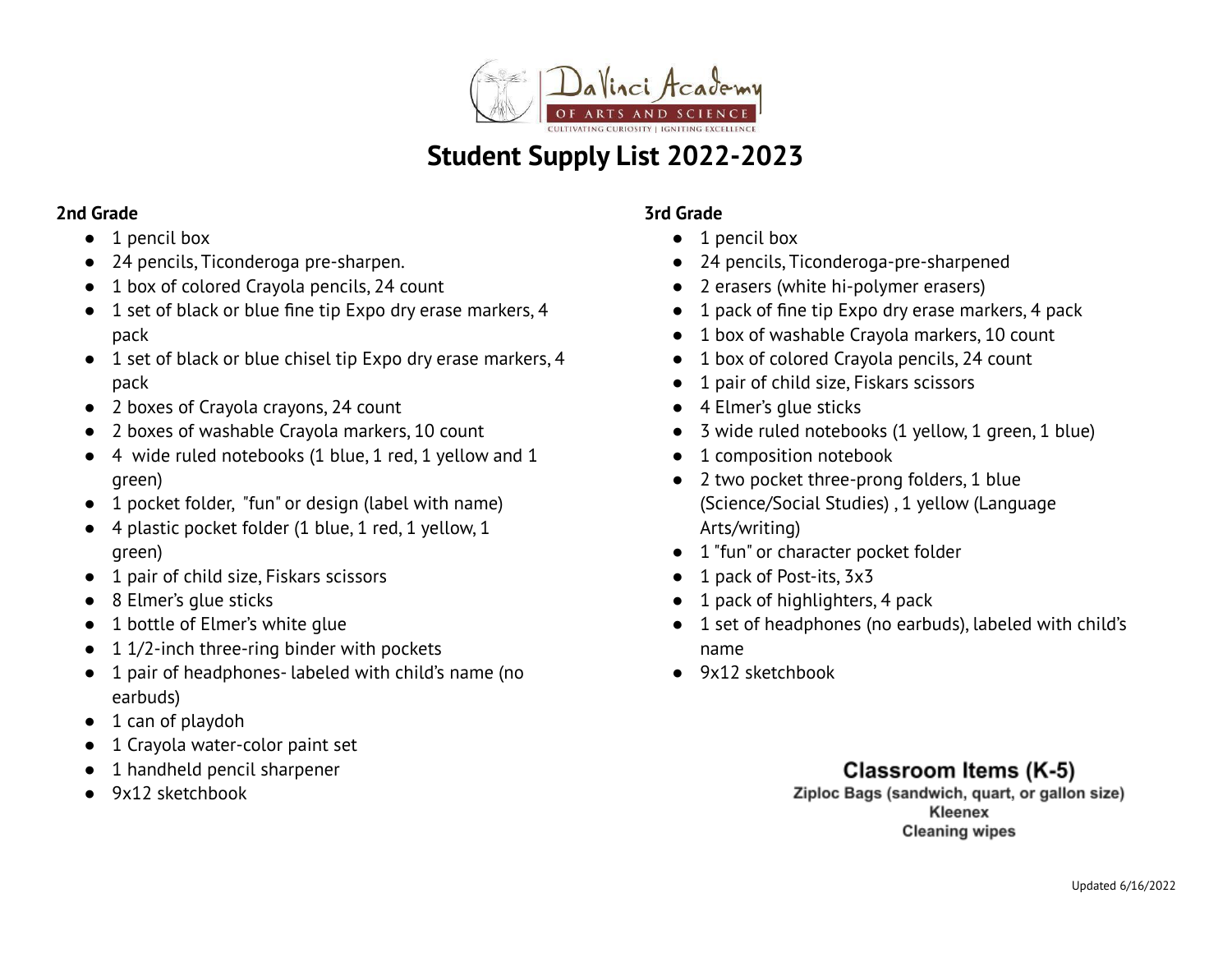

## **4th Grade**

- 1 pencil box
- 1 pair of scissors
- 4 Elmer's glue sticks
- 24 pencils, Ticonderoga pre-sharpened
- 1 box of Crayola colored pencils, 24 count
- 1 box of washable Crayola markers, 10 count
- 4 Expo dry erase markers
- 2 highlighters
- 1 pencil sharpener
- 1 pink eraser
- 4 2-pocket folders, each a different color
- 4 single subject notebooks, each a different color
- 1 package of loose-leaf wide ruled paper
- 1 set of earbuds/headphones, labeled with student name
- 2 red pens
- 1 composition notebook
- 9x12 sketchbook
- 4 packs post-it notes **(optional)**
- 1 pack of 100 3x5 index cards **(optional)**

## Classroom Items (K-5)

Ziploc Bags (sandwich, quart, or gallon size) Kleenex **Cleaning wipes** 

### **5th Grade**

- 24 pencils, Ticonderoga-pre-sharpened
- 1 box of colored pencils or markers (both is fine)
- 2-4 Expo dry erase markers
- 1 pencil sharpener
- 2-4 glue sticks to share
- 4 2-pocket folders with binder holes, each a different color
- 4 single subject spiral notebooks, any color
- 1 ruler
- 1 calculator, labeled
- Case-it binder (or similar), labeled
- 1 three-ring pencil pouch/case or pencil box
- 1 deodorant (stick or roll-on only) to keep in locker
- 1 set of earbuds/headphones, labeled with student name
- 9x12 sketchbook
- 4 packs of post-it notes **(optional)**
- 1 pack of 100 index cards, 3x5 **(optional)**

*\*Purchasing a graphing calculator is a great investment at this time as many of our 7 th and 8 th graders are doing high school math. DaVinci Academy will provide TI-84 Plus Silver Edition calculators for students while they are at school. This is an optional purchase, but one that will last through college level courses. The TI-84 Plus Silver Edition CE and the TI-89 Titanium Edition are preferred.*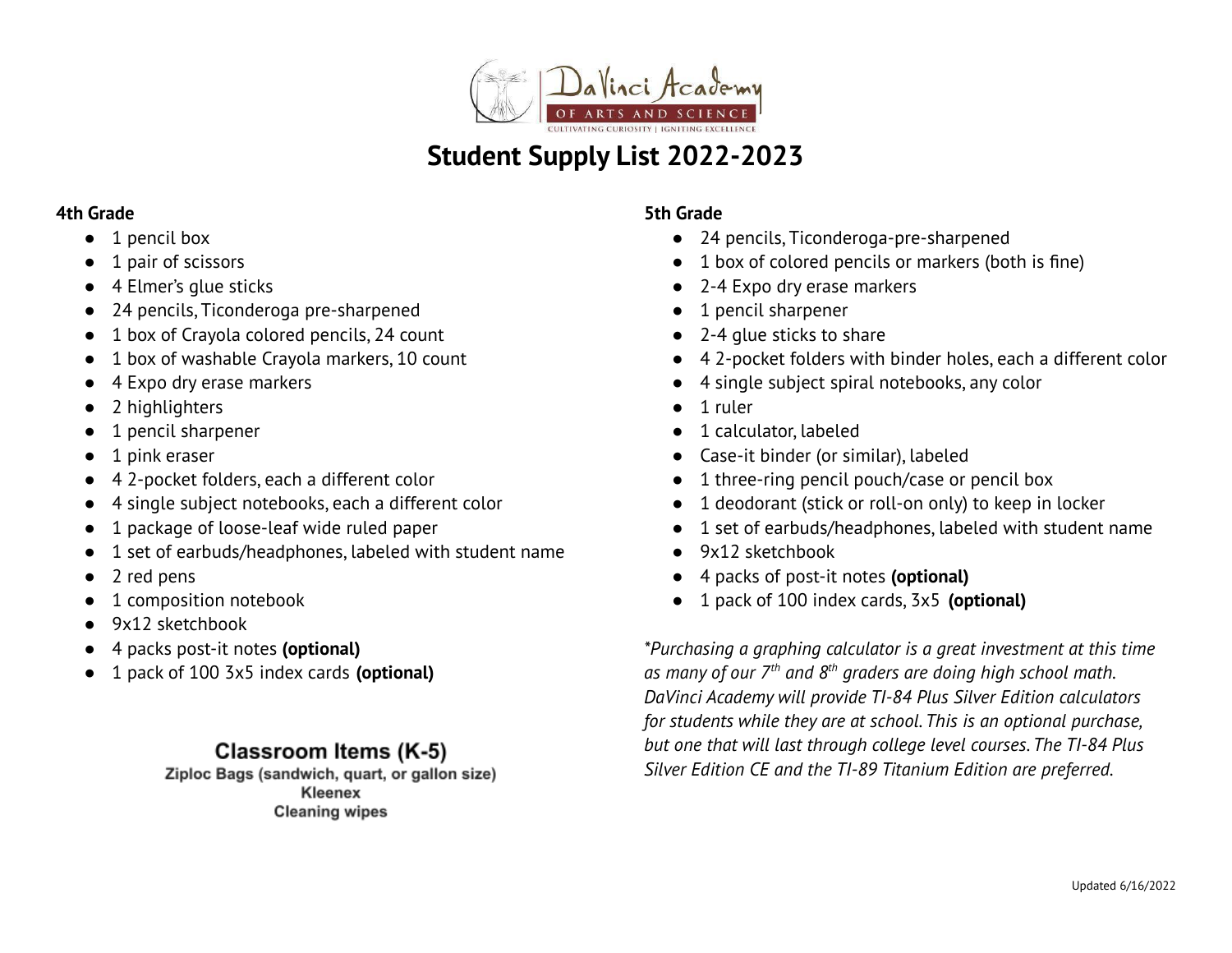

#### R**enaissance**

- 24 pencils, Ticonderoga-pre-sharpened
- 1 box of colored pencils or markers
- 4 Expo dry erase markers
- 2 highlighters
- 1 pencil sharpener
- 1 pink eraser
- 4 2-pocket folders, each a different color
- 4 single subject spiral notebooks, any color
- 1 graph-ruled notebook (5th grade only)
- 1 calculator, labeled (5th grade only)
- 3-ring binder (3rd/4th only)
- Pencil box/case
- 2 packs of post-it notes
- 1 pack of 100 index cards, 3x5 (optional)
- 1 deodorant (stick or roll-on only) to keep in locker (5th grade only)
- 1 set of earbuds/headphones, labeled with student name
- 9x12 sketchbook

*\*Purchasing a graphing calculator is a great investment at this time as many of our 7 th and 8 th graders are doing high school math. DaVinci Academy will provide TI-84 Plus Silver Edition calculators for students while they are at school. This is an optional purchase, but one that will last through college level courses. The TI-84 Plus Silver Edition CE and the TI-89 Titanium Edition are preferred.*

#### **6th Grade**

- 1 box of pencils, pre-sharpened
- 1 pair of adult size scissors
- 2 full size glue sticks
- 1 pink eraser
- 1 metal edged ruler
- 1 small pack of markers, basic colors
- 1 small pack of colored pencils, basic colors
- 3 Highlighters
- 1 handheld pencil sharpener
- Post-it notes
- 1 calculator TI-30X
- 1 pair of earbuds
- 6 notebooks (one for each class)
- 1 composition notebook
- 6 folders (one for each class)
- Case-it binder or a system to stay organized
- Deodorant (roll or stick only), to leave in locker
- 2 2 inch 3-ring binders

## Classroom Items (K-5)

Ziploc Bags (sandwich, quart, or gallon size) Kleenex **Cleaning wipes**